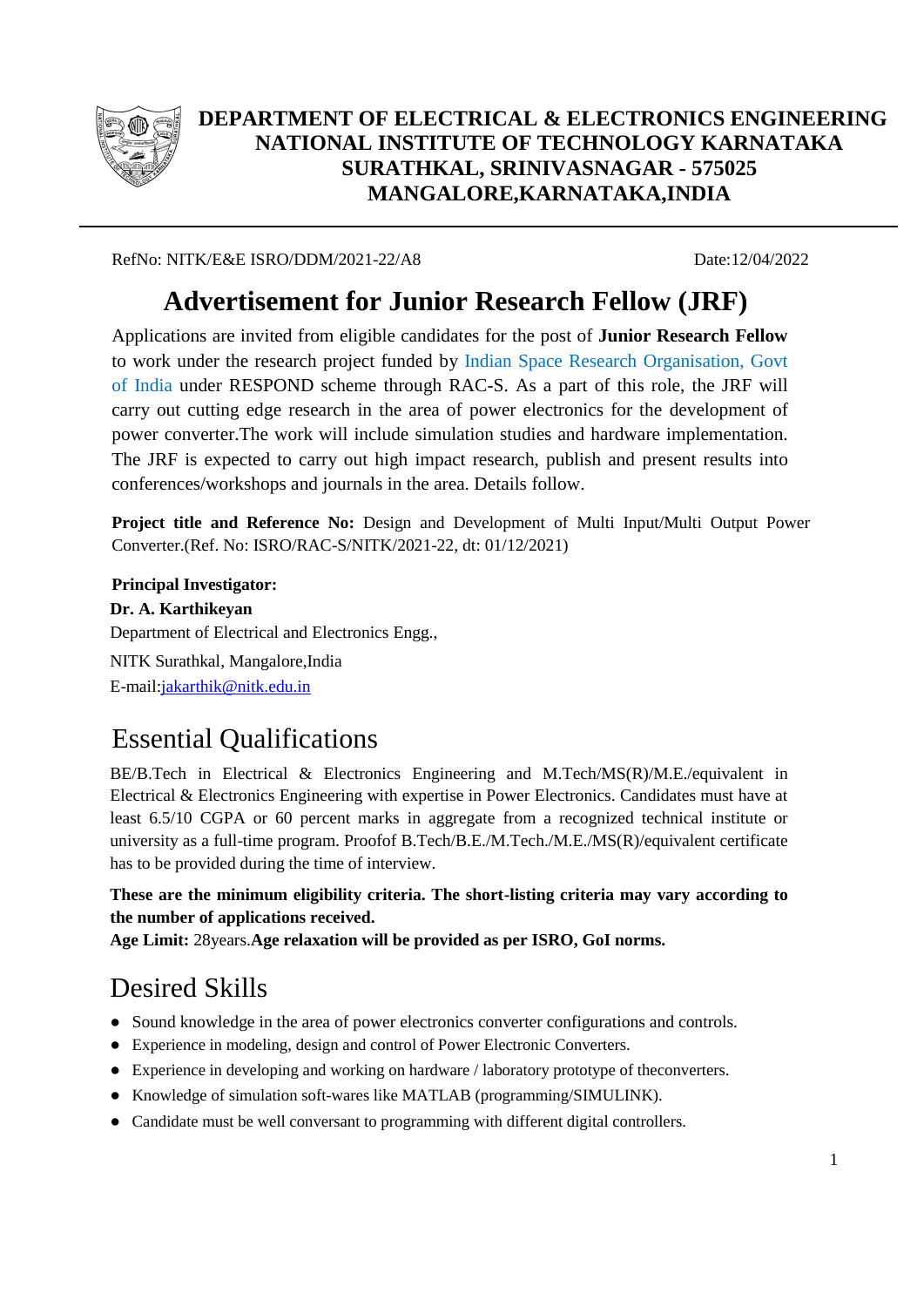## Salary and Duration

INR 31000 per month (consolidated)+HRA (as per norms).

The selected candidate will be appointed initially for one year (on contract) and the services will be extended for next year based on the performance review and is co-terminus with the project.

## How to apply/Application Process

Interested candidates must apply with the following documents: (1) Cover letter (2) Filled in application (3) Bio-data withpassport-sized photograph, (4) Scanned copies of educational certificates and mark sheets, classX onwards (5) GATE qualified certificate and (6) Scanned copies of Proof for researchexperience, special achievements and publications, if any. The soft copies of all the above documents (pdf format) must be emailed to the Principal Investigator (Dr. A. Karthikeyan, Email id: jakarthik@nitk.edu.in) on or before 22<sup>nd</sup> April 2022. **No TA/DA will be paid for attending the written test/interview. The appointment will be on a purely temporary basis. Candidates who are already employed should produce relieving certificate from their employers, if selected**. The shortlisted candidates with the date of written test/interview will be intimated by email only.

NITK Surathkal reserves the right to reject any or all the applications without assigning any reasons thereof.

Address for correspondence:

**To, Dr. A. Karthikeyan Principal Investigator, Department of Electrical &Electronics Engg., NITK Surathkal, Mangalore-575025, India. Mobile : +918867236461 E-mail[:jakarthik@nitk.edu.in](mailto:jakarthik@nitk.edu.in)**

**Note** : The e-mail should be sent with the subject line "**Application for JRF for project under RAC-S",** with Advt. No: NITK/E&E ISRO/DDM/2021-22 dated 28-March-2022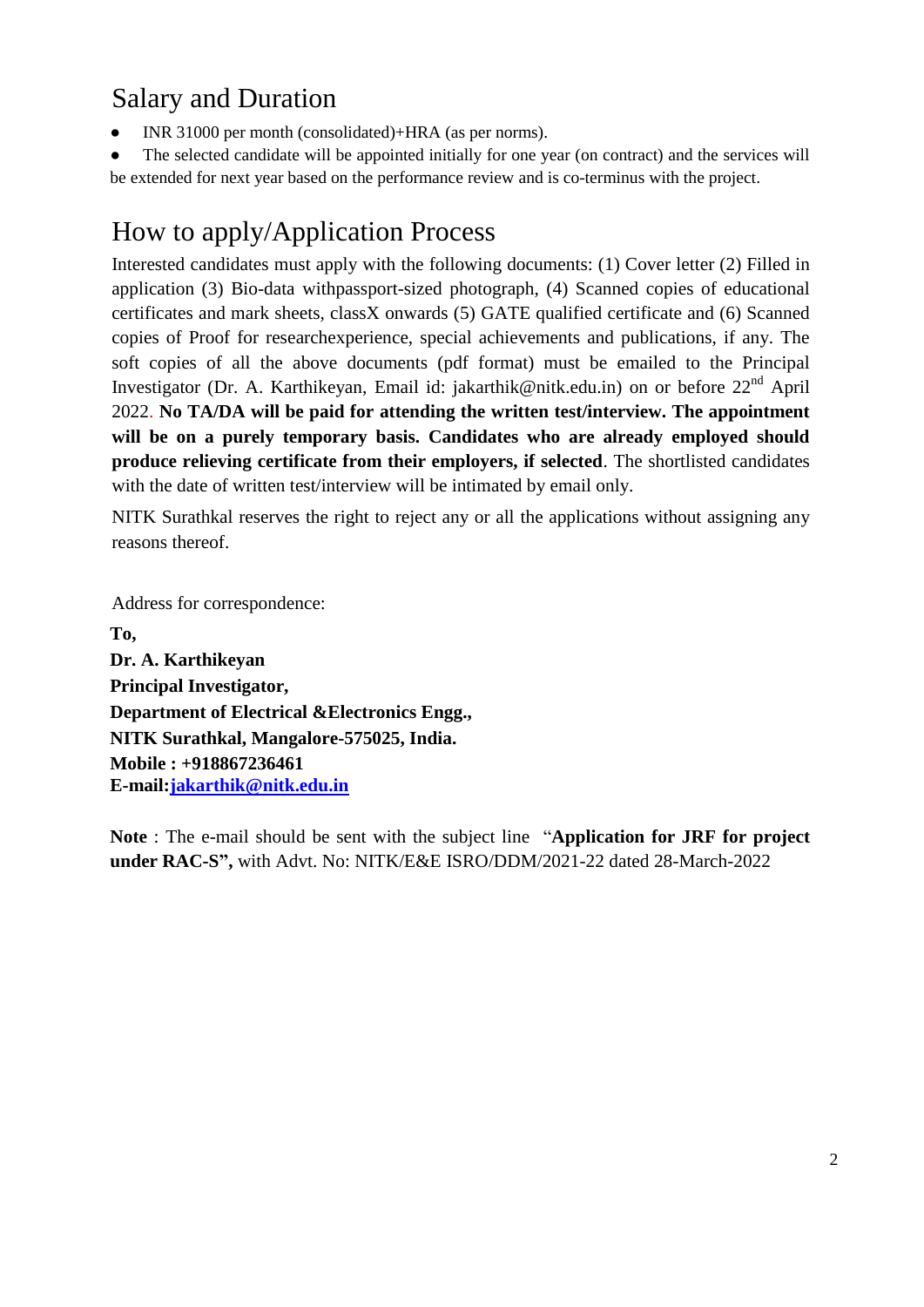

#### **DEPARTMENT OF ELECTRICAL & ELECTRONICS ENGINEERING NATIONAL INSTITUTE OF TECHNOLOGY KARNATAKASURATHKAL, SRINIVASNAGAR - 575025, MANGALORE,KARNATAKA,INDIA**

#### **Application for the Position of Junior Research Fellow for project under RAC-S**

- 1. Post Applied for: JRF-Junior Research Fellow
- 2. Name of the Candidate(BLOCKLETTER):
- 3. Father's Name(BLOCKLETTER):
- 4. Mother's Name(BLOCKLETTER):
- 5. (a)Date of Birth:(DD/MM/YYYY)
	- (b) Sex(Male/Female/Other): \_
	- (c) Marital Status: Married/Single
	- (d) Category:SC/ST/OBC/PWD/Open
- 6. Previous Research experience:(use additional sheet if required)

7. Publication(s),if any:(use additional sheet if required)

8. GATE/NET(ifany):Qualified(Yes/No):Score: Rank:

Specialization: <u>Vear:</u>

Paste here a recent passport size photograph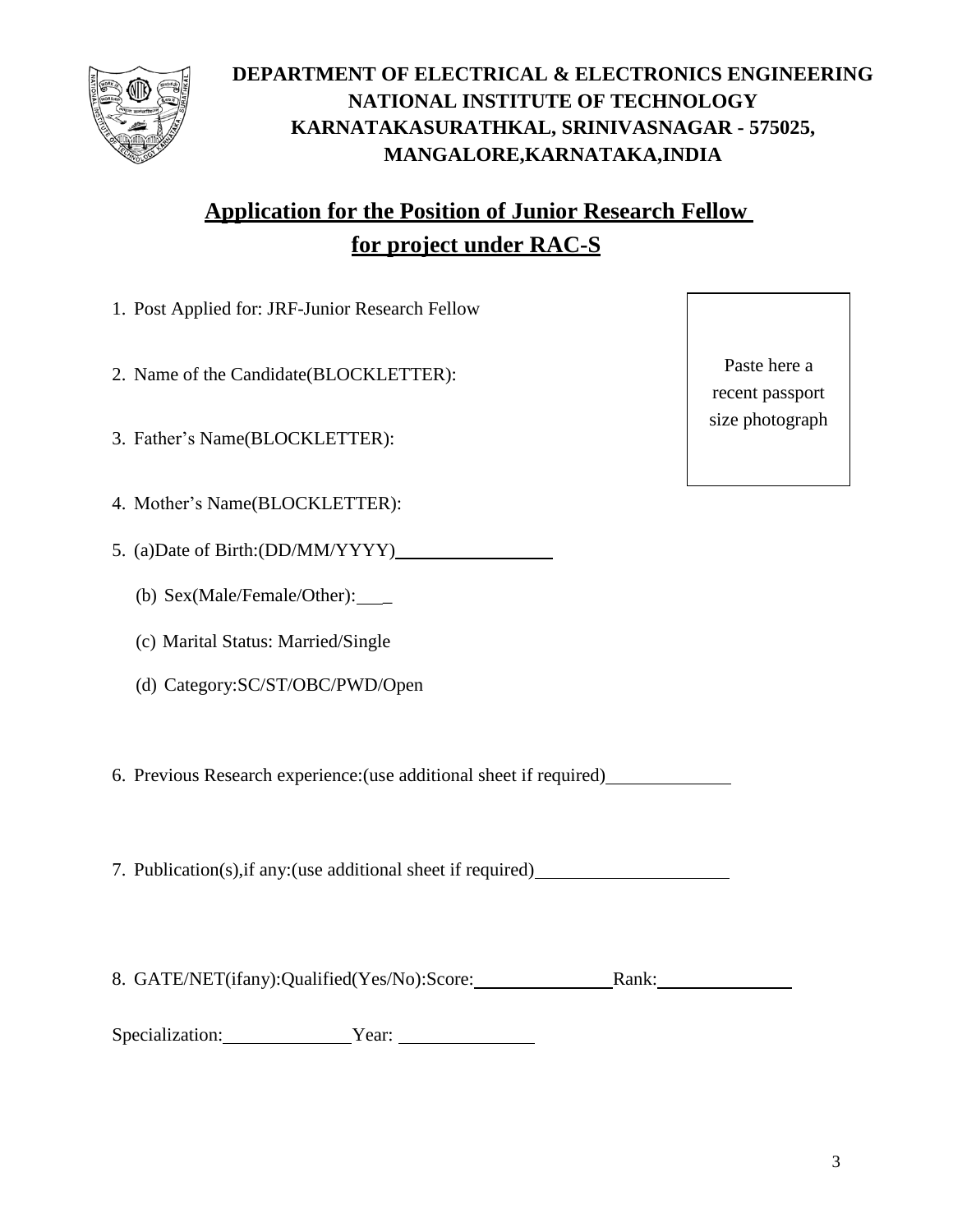9. Academic Qualification: (Starting from Standard10<sup>th</sup> or equivalent Examination)

| Name of<br><b>Exam</b><br><b>Passed</b> | Name of the<br>School/College/Institute/<br>University | <b>Year of</b><br><b>Passing</b> | Discipline/<br>Specialization | Percentage of<br>Marks/CGPA |
|-----------------------------------------|--------------------------------------------------------|----------------------------------|-------------------------------|-----------------------------|
|                                         |                                                        |                                  |                               |                             |
|                                         |                                                        |                                  |                               |                             |
|                                         |                                                        |                                  |                               |                             |
|                                         |                                                        |                                  |                               |                             |
|                                         |                                                        |                                  |                               |                             |

10. (a)Address for Communication:(BLOCKLETTER):

- (b) Contact No(Mob):
- (c) E-mail ID:

#### 11. Contact Details of two referees:

|                        | Referee I | Referee II |
|------------------------|-----------|------------|
| Name:                  |           |            |
| Designation:           |           |            |
| Organization:          |           |            |
| OfficeAddress:         |           |            |
| OfficePhone<br>Number: |           |            |
| EmailID:               |           |            |